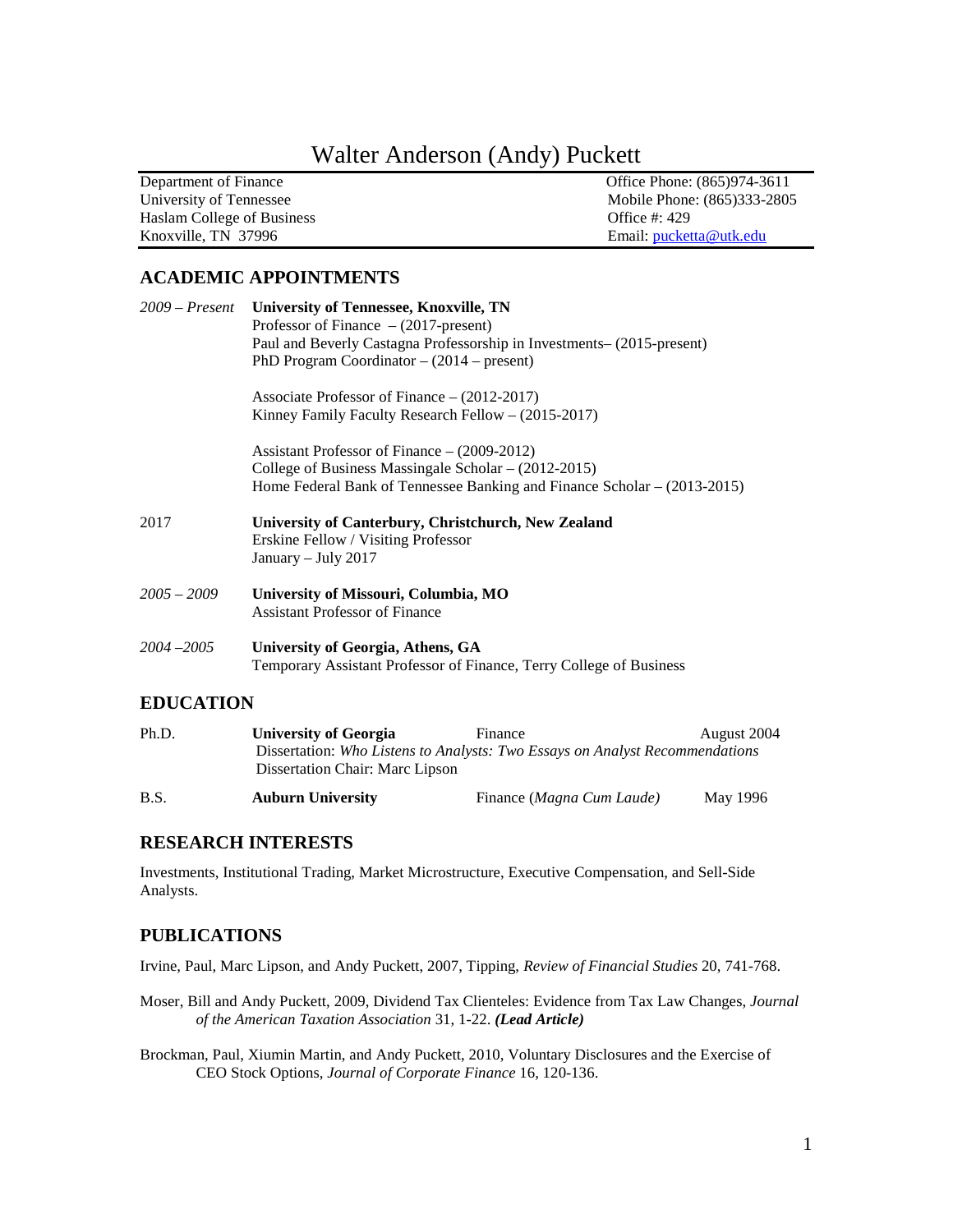- Puckett, Andy and Sterling Yan, 2011, The Interim Trading Skill of Institutional Investors, *Journal of Finance* 66, 601-633.
- Moser, Bill, Kaye Newberry, and Andy Puckett, 2011, Bank Debt Covenants and Firms' Responses to FAS 150 Liability Recognition: Evidence from Trust Preferred Stock, *Review of Accounting Studies* 16, 355-376.
- Irvine, Paul, Michael Goldstein, and Andy Puckett, 2011, Purchasing IPOs with Commissions, *Journal of Financial and Quantitative Analysis* 46 (5), 1193-1225. *(Lead Article)*
- Anand, Amber, Paul Irvine, Andy Puckett, and Kumar Venkataraman, 2012, Performance of Institutional Trading Desks: An Analysis of Persistence in Trading Costs, *Review of Financial Studies* 25(2), 557-598.
- Anand, Amber, Paul Irvine, Andy Puckett, and Kumar Venkataraman, 2013, Institutional Trading and Stock Resiliency: Evidence from the 2007-2009 Financial Crisis, *Journal of Financial Economics* 108(3), 773-797.
- Lynch, Andrew, Andy Puckett, and Sterling Yan, 2014, Institutions and the Turn-of-the-Year Effect: Evidence from Institutional Trading, *Journal of Banking and Finance* 49, 56-68.
- Biggerstaff, Lee, David Cicero, and Andy Puckett, 2015, Suspect CEOs, Unethical Culture, and Corporate Misbehavior, *Journal of Financial Economics* 117, 98-121.
- Biggerstaff, Lee, David Cicero, and Andy Puckett, 2017, FORE! An analysis of CEO shirking, *Management Science* 63(7), 2302-2322.

# **CURRENT WORKING PAPERS (Active)**

"The performance of Institutional Investor trades across the supply chain" (with Dallin Alldredge) - Second round revision at *Journal of Financial and Quantitative Analysis*

"Information Production in the Market for Private Placements" (with Andre Liebenberg and Ethan Watson)

"Dark Trading and Market Quality: A Natural Experiment" (with Eric Kelley and Ryan Farley)

"Option Skills" (with Amber Anand and Jian Hua)

"Do Analysts Pay Attention to Academic Research" (with Chelsea Chen)

# **CURRENT WORKS IN PROGRESS**

"Market Timing Skills: A Clean Test" (with David Maslar and Andrew Lynch)

"Fragmentation and Market Quality" (with Ryan Farley and Eric Kelley)

## **PAPER PRESENTATIONS**

#### **The performance of Institutional Investor trades across the supply chain**

*2017:* University of Canterbury, University of Otago

*2016:* University of Washington, Clemson, Miami (Ohio), Magnolia Conference (Mississippi State U.), Texas Tech University, North Carolina State University, Financial Management Association Annual Meeting\*

*2015:* National Taiwanese University, Hong Kong Polytechnic University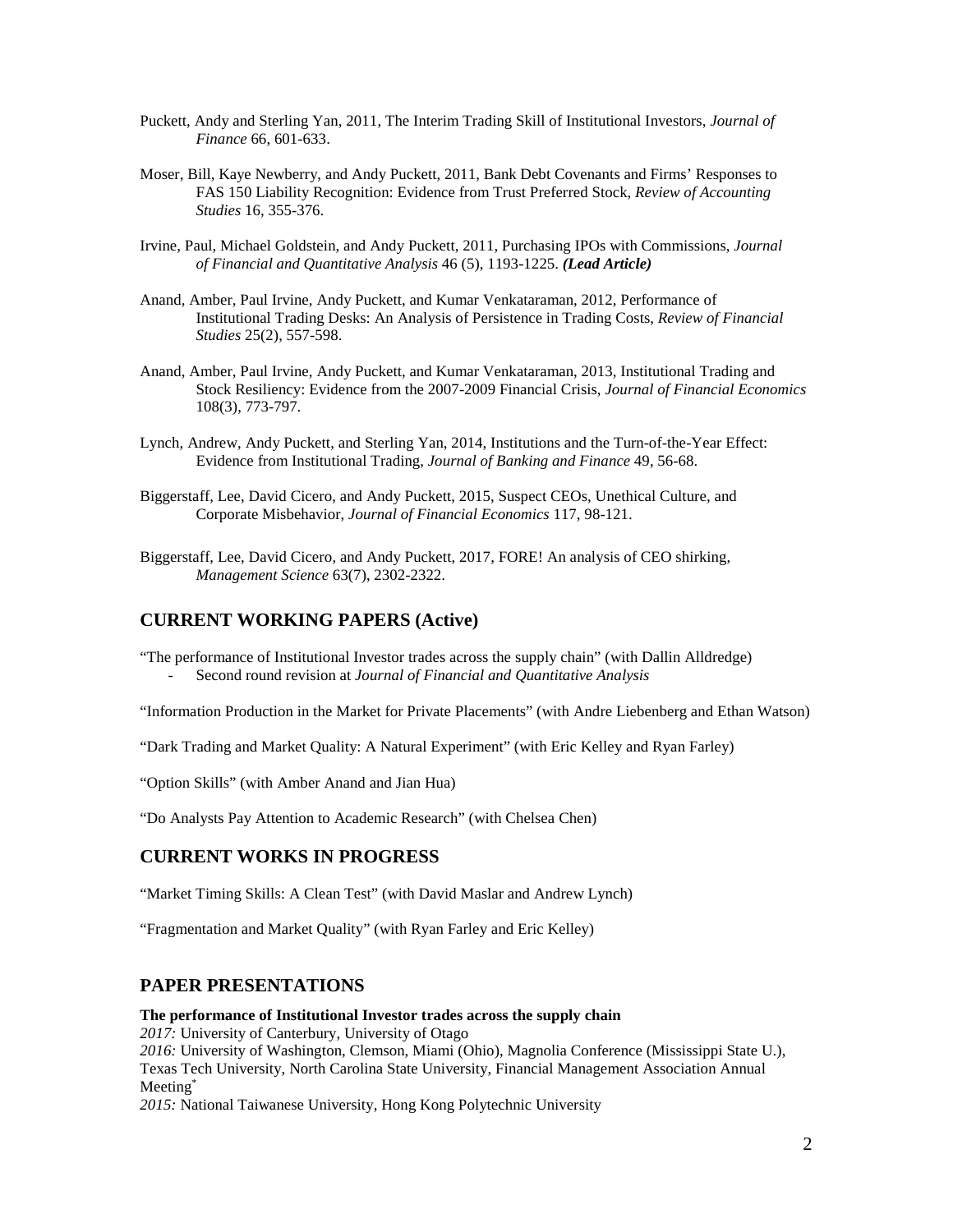## **Information Production in the Market for Private Placements**

2015: Financial Management Association Annual Meeting\* , World Risk Insurance and Economics (Munich, Germany)\*

#### **FORE! An Analysis of CEO Shirking**

*2015:* Frontiers in Finance Conference, National Chengchi University (Taiwan) *2014:* University of Mississippi, Auburn University, Miami Behavioral Conference*\* 2013:* Financial Management Association Annual Meeting (top 10 session)*\** , Villanova University*\** , University of Miami (Ohio) *\** , Suffolk University*\** , University of Alabama-Huntsville*\** , Wayne State University*\** , University of Nebraska*\**

#### **Suspect CEOs, Unethical Culture, and Corporate Misbehavior**

*2013:* University of South Florida*,* University of Alabama*\** , University of Lugano (Switzerland), FMA European Conference

*2012:* Financial Management Association Annual Meeting (semi-finalist for *Best Paper in Corporate Finance* Award)*\** , AAA annual meeting *\** , University of Delaware*\** , Mid-Atlantic Research Conference*\** , University of Georgia\*

*2011:* NBER conference on "Causes and Consequences of Corporate Culture", University of Tennessee*\**

#### **Institutional Trading and Stock Resiliency: Evidence from the 2007-2009 Financial Crisis**

*2011:* Western Finance Association Annual Meeting*\** , Financial Intermediation Research Society*\* 2010*: NBER Market Microstructure Conference*\** , Financial Management Association Annual Meeting (top session – *Best Paper in Market Microstructure* Award)*\** , AIM Institutional Investor Conference (Univ. of Texas-Austin) *\** , University of Alabama, University of Tennessee, 3rd Conference on Financial Market Quality (Université Paris-Dauphine & Nyse-Euronext)*\** , Mid-Atlantic Research Conference, Creates Symposium for Market Microstructure-Denmark*\** , Georgia State University, Southern Methodist University*\** , Securities and Exchange Commission*\** , Commodity Futures Trading Commission*\* 2009*: University of Arizona, University of Texas-Dallas*\** , University of New South Wales*\**

## **Performance of Institutional Trading Desks: An Analysis of Persistence in Trading Costs**

*2012:* Liquidnet 12th annual Traders Summit*\**

*2011:* SAC Capital, Chicago Quantitative Alliance, Bank of America Merrill Lynch*\** , Quorum 15 (Buyand Sell-Side Institution Association)*\**

*2010*: Utah Winter Finance Conference*\** , American Finance Association Annual Meeting, Villanova*\** , Rutgers*\**

*2009*: Goldman Sachs Equities Strategies Group*\** , Babson College*\** , Georgia State University*\** , University of New South Wales*\** , Southern Methodist University*\** , University of Virginia*\** , University of North Carolina-Charlotte*\**

*2008*: 3rd Annual IIROC conference*\** , Indian School of Business*\** , Nanyang Technological University*\** , National University of Singapore<sup>\*</sup>, Singapore Management University<sup>\*</sup>, Securities and Exchange Commission*\** , Commodity Futures Trading Commission*\** , Financial Industry Regulatory Authority*\**

## **Do Institutional Investors Have Market Timing Skills? Evidence From ETFs**

: Villanova University : China International Conference on Finance*\** , Financial Management Association Annual Meeting*\** , University of Missouri*\** : University of Tennessee

## **Institutions and the Turn-of-the-Year Effect: Evidence from Institutional Trading**

*2010*: Financial Management Association Annual Meeting*\**

#### **The Interim Trading Skill of Institutional Investors**

*2009*: American Finance Association Annual Meeting, National University of Taiwan*\* 2008*: University of Tennessee, University of Missouri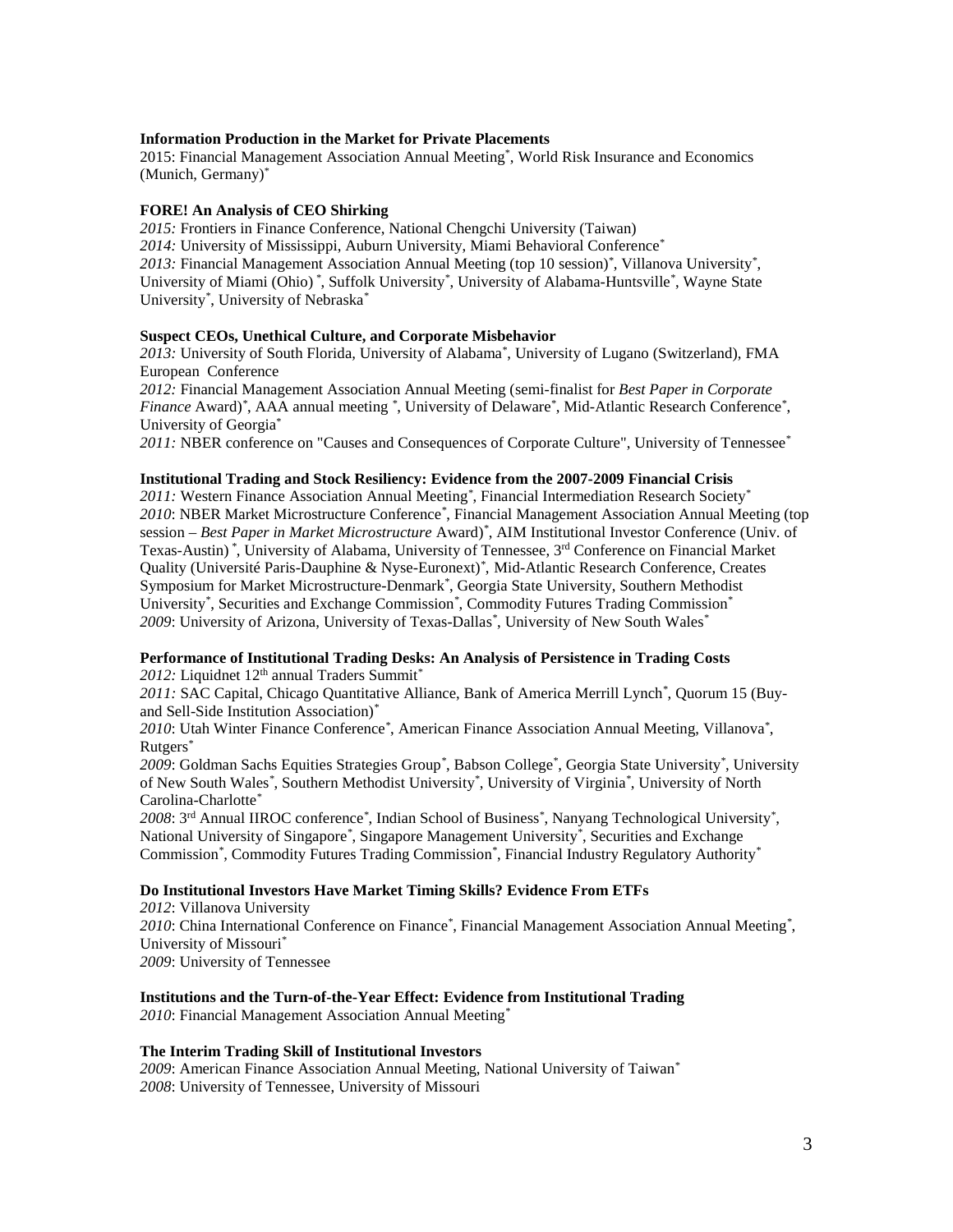## **Short-term Institutional Herding and Its Impact on Stock Prices**

*2009*: Singapore International Conference*\* 2007*: University of Kansas, University of Missouri

#### **Voluntary Disclosures and the Exercise of CEO Stock Options**

*2009*: American Finance Association Annual Meeting 2008: HEC-Paris*\** , Lehigh University*\** , Lingnan University-Hong Kong*\* 2007*: University of Missouri

## **Purchasing IPOs with Commissions**

*2007*: American Finance Association Annual Meeting*\** , Financial Management Association Annual Meeting (top 10% session)*\** , Bentley College*\** , University of Virginia*\** , University of Missouri, University of Nebraska*\** , Syracuse University*\* 2006*: Harvard Business School EVI conference, Clemson University*\**

#### **Dividend Tax Clienteles: Evidence from Tax Law Changes**

*2007*: Journal of American Taxation Association Conference*\** , Oklahoma State University Research Symposium*\* 2006*: University of Missouri

## **Tipping**

*2005*: American Finance Association Annual Meeting, Indiana University*\** , Michigan State University*\** , University of Virginia*\** , Dartmouth College*\* 2004*: NBER Market Microstructure Conference*\** , Southern Finance Association Annual Meeting (*Best Paper in Financial Institutions* Award), University of Missouri, Drexel University, Florida State University, Financial Management Association Annual Meeting, University of Alabama-Birmingham, Midwest Finance Association Annual Meeting, Georgia State University

*2003*: Doctoral Consortium at the Financial Management Association Annual Meeting

## **Institutional Trading During Extreme Market Movements**

*2006*: University of Missouri, Securities and Exchange Commission*\** , University of Mississippi*\* 2005*: Financial Management Association Annual Meeting *2004*: Mississippi State University, University of Georgia

#### **Are Lead Analysts Really Optimistic?**

*2003*: Financial Management Association Annual Meeting 2002: University of Georgia

(\* indicates presentation by co-author)

# **HONORS AND AWARDS**

Featured article for Quest Magazine, 2016 Finalist for William L. Vallett Outstanding Researcher Award, 2016 University of Tennessee Quest Scholar of the Week, 2015 Martin and Carol Robinson Excellence in Teaching, Research, and Service Award, 2014 University of Tennessee Quest Scholar of the Week, 2013 Semi-Finalist for Best Paper Award (for **Suspect CEOs, Unethical Culture, and Corporate Misbehavior**) FMA Annual Meeting, 2012 University of Tennessee Quest Scholar of the Week, 2011 William L. Vallett Outstanding Researcher Award, 2011 Best Paper Award (for **Market Crashes and Institutional Trading**) FMA Annual Meeting, 2010 Best Paper Award (for **Tipping**) Southern Finance Association Annual Meeting, 2004 Summer Graduate Research Award (with PhD student Lee Biggerstaff), 2011 Raymond and Mary O'Brien Excellence in Teaching Award, 2008 University of Missouri Research Board Grant, 2007-2008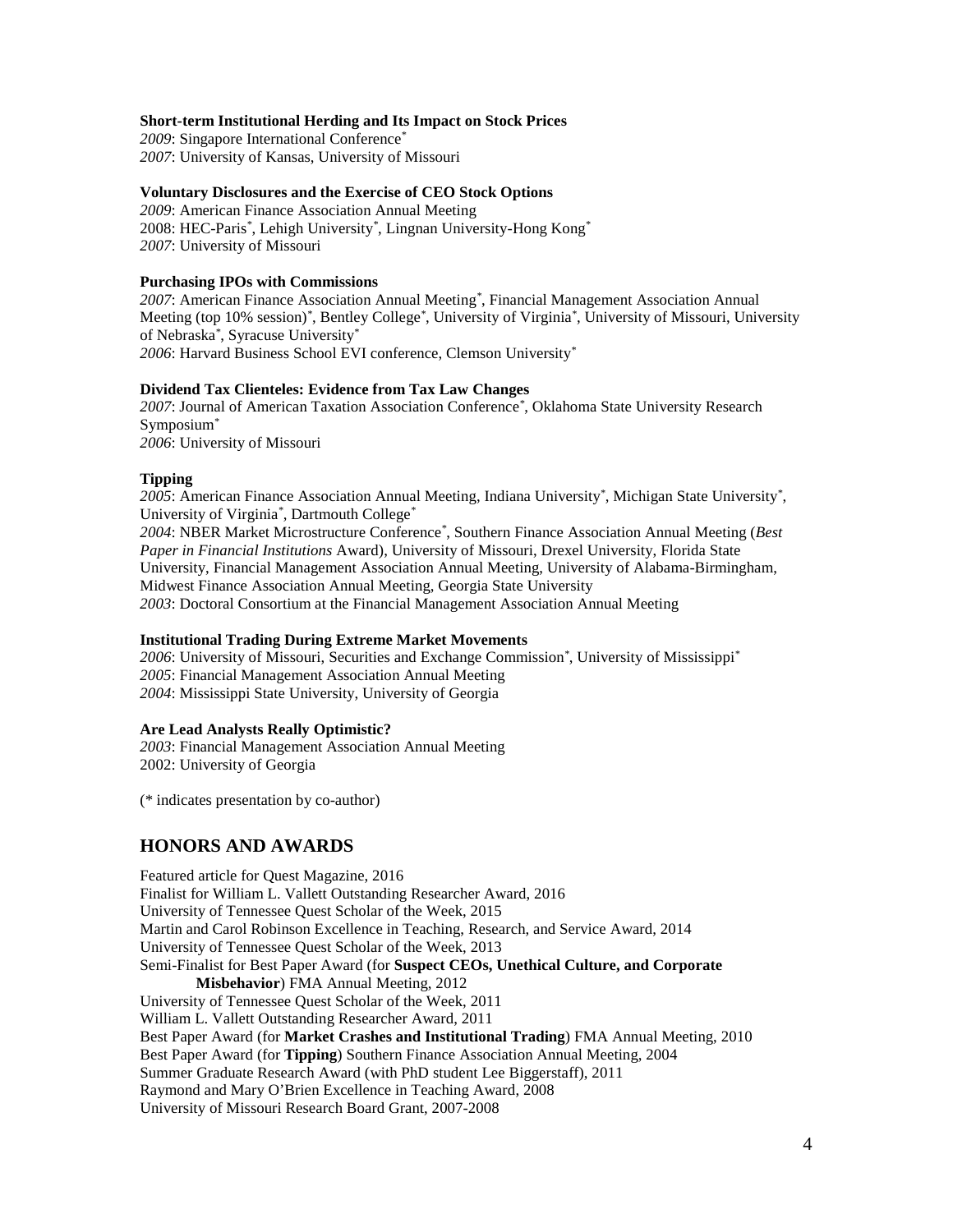Dissertation Completion Assistantship, 2003-2004 Outstanding Teaching Assistant Award, 2003 Dince Scholarship 2003-2004 AFA PhD travel award recipient, 2003 Terry Summer Research Award, 2002, 2003 Edward T. Comer Fellowship, 2000-2002 Alvin B. Biscoe Fellowship, 2000-2001 UGA University-Wide Assistantship, 2000-2002

# **TEACHING EXPERIENCE**

| <b>University of Tennessee</b><br>Asset Pricing (Finance 652)              | PhD               | 2010, 2012, 2014, 2016                |
|----------------------------------------------------------------------------|-------------------|---------------------------------------|
| Debt and Derivatives (Finance 445)                                         | Undergraduate     | 2013, 2014, 2015, 2016                |
| Investments (Finance 425)                                                  | Undergraduate     | 2009, 2010, 2012, 2013,<br>2016       |
| Professional MBA lectures                                                  | ProMBA            | 2012, 2013, 2014, 2015,<br>2016, 2017 |
| <b>University of Canterbury</b><br><b>Asset Pricing</b>                    | <b>Masters</b>    | 2017                                  |
| University of Missouri-Columbia<br>Investments (Finance 4020)              | Undergraduate     | 2005, 2006, 2007, 2008                |
| Investment Fund Mgmt. (Fin 7820)                                           | MBA/Undergraduate | 2007, 2008, 2009                      |
| <b>University of Georgia</b>                                               |                   |                                       |
| Financial Management (FINA 3000)                                           | Undergraduate     | 2002, 2003                            |
| Research Methodologies (FINA 9130)                                         | PhD               | 2003, 2004                            |
| Corporate Finance Theory (FINA 4200)                                       | Undergraduate     | 2004, 2005                            |
| Computers in Finance (FINA 4920)                                           | Undergraduate     | 2004, 2005                            |
| <b>Executive Education - Universidad Santa María</b><br>Guayaquil, Ecuador | May, 2009         |                                       |

# **PROFESSIONAL EXPERIENCE**

| <b>Financial Advisor</b> | <b>Prudential Securities</b>                                       | Birmingham, AL | 1999-2000 |
|--------------------------|--------------------------------------------------------------------|----------------|-----------|
|                          | Responsible for managing investment portfolios for retail clients. |                |           |

**Investment Advisor PaineWebber Birmingham, AL 1996-1999** Responsible for managing investment portfolios for retail clients. Received the CORE asset award in 1997 and 1998.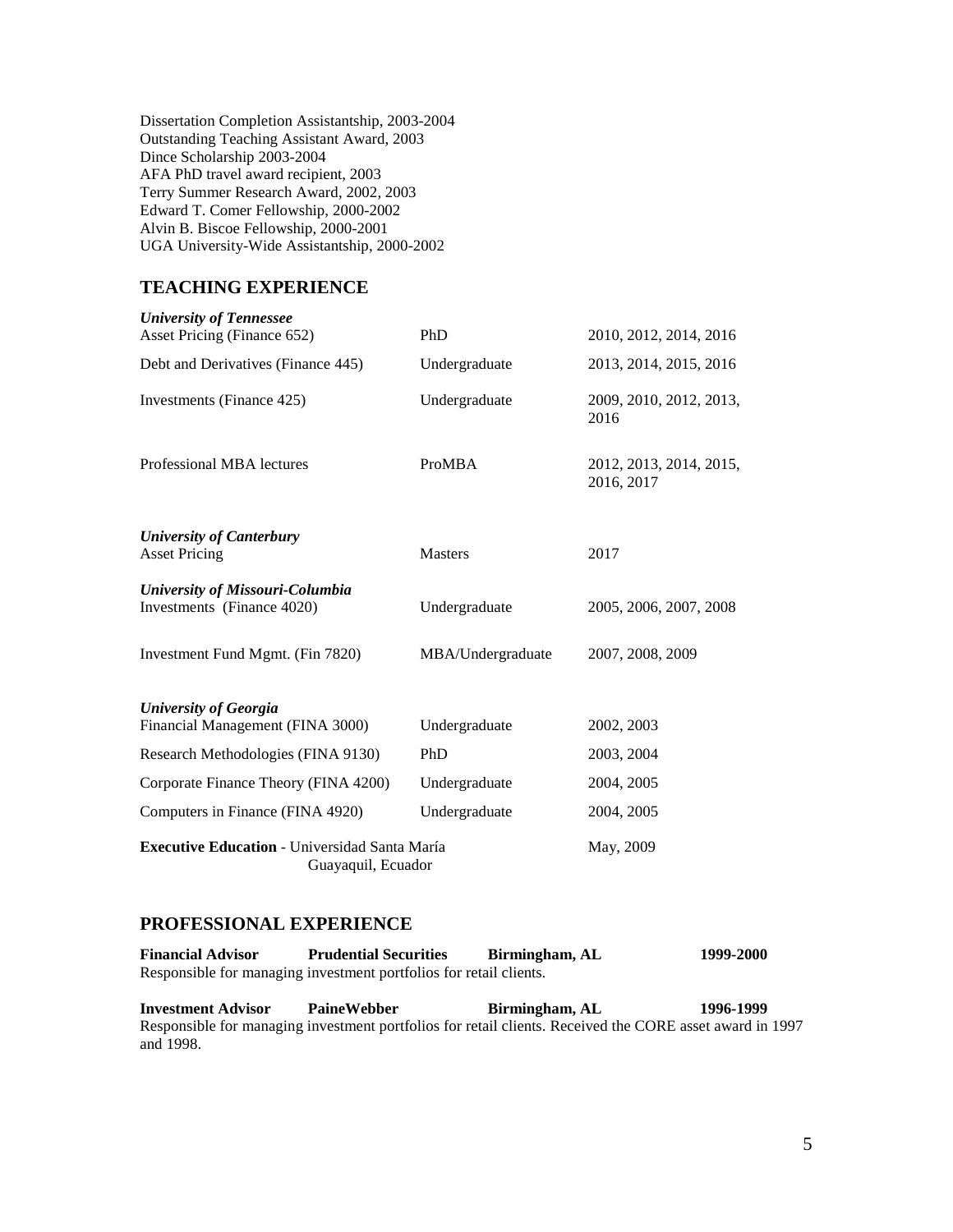# **MEDIA MENTIONS**

Sept. 15, 2017 – Wall Street Journal online "Is Playing Golf Good for Business?" Aug. 17, 2017 – WalletHub "Ask the Experts: What Can We Learn From Hedge Funds" Nov. 30, 2016 – Harvard Business Review "Is your Frim Underperforming? Your CEO Might Be Golfing Too Much" Sept. 24, 2016 – Radio Show with Jim Brogan Sept. 22, 2016 – Improbable Research "An analysis of CEO shirking (at the golf course)" Aug. 8, 2016 – The Fiscal Times "The Secret Indicator of a Bad CEO: His Golf Game" Aug. 28, 2015 – Gaebler, "Unethical CEOs Hurt All of Us" May 18, 2015 – CNBC, "Poof! CEOs hurt companies by golfing too much" Apr. 13, 2015 – Bloomberg, "Study May Provide First Real Proof of How Tone at the Top Impacts Ethics" Dec. 7, 2014 – Psychology Today, "Board Role in managing uninvolved CEOs" Dec. 3, 2014 - BBC Radio World Service Business Daily, "Sport: playing a business game" Nov. 21, 2014 - Wall Street Journal, Morning Risk Report, "Golf and governance – Handicapping CEOs" Nov. 21, 2014 - The Globe and Mail, "Study says golf-obsessed CEOs bad for business" Nov. 19, 2014 - Golf Digest.com, "Study finds that work gets in the way of CEO's golf games" Nov. 19, 2014 – Newsmax, "Study: Companies with heavy-golfing CEOs generally underperform" Nov. 18, 2014 - The Fiscal Times, "Investors are teed off about absent CEO golf addicts" Nov. 18, 2014 - Business Insider, "The truth comes out about CEOs who play too much golf" Sept. 13, 2014 – Phys.org, "CEOs who misbehave more likely part of unethical corporate culture" Aug. 13, 2013 – Minyanville, "Study: Rotten Corporations Stink From the Head Down" Aug. 9, 2013 – Wall Street Journal online, "Suspect CEOs more likely to get caught during downturns" July/Aug. 2010 – MarketsMedia Magazine, "Traders, Brokers, and Money: The Past is Your Present and Future"

April 30, 2010 - The Economist: Economist Intelligence Unit, "Parsing the Financial Crisis: First Evidence of a Lost Decade"

The following are feature articles that appeared on Harvard's Corporate Governance Blog: Mar. 24, 2015 – "Suspect CEOs, Unethical Culture, and Corporate Misbehavior" Nov. 18, 2014 – "Shirking CEOs"

# **CONSULTING ACTIVITIES**

Department of Defense – Study on the feasibility of performance bonds in defense contracting - 2012 Bush Brothers – family education initiative - 2010, 2011 Executive Education - Guayaquil, Ecuador - 2009

# **SERVICE ACTIVITIES**

## *External Service*

Track Co-Chair (Investments) for Southern Finance Assoc. Conference (2016) Research Review Committee for *Heathy Markets* **<http://www.healthymarkets.org/>** (2015- present) Review Panel for "Best Paper" award in Investments for the FMA meeting (2012, 2014) Associate Editor – Journal of Undergraduate Research in Finance (2010-present) Review Panel for "Best Paper" award in Investments for the EFA meeting (2012) Financial Management Association Meeting Program Committee (2007, 2009, 2011, 2012, 2013, 2014, 2015,2016) European Finance Association Meeting Program Committee (2014,2015,2016) Kentucky Finance Conference Program Committee (2016, 2017, 2018) External letter writer for tenure and promotion (Utah State University, University of Texas – Arlington, Auburn University, Clemson University)

## *Internal Service*

PhD program Coordinator (2014-present) Chair of the Teaching Review Committee (2017-present)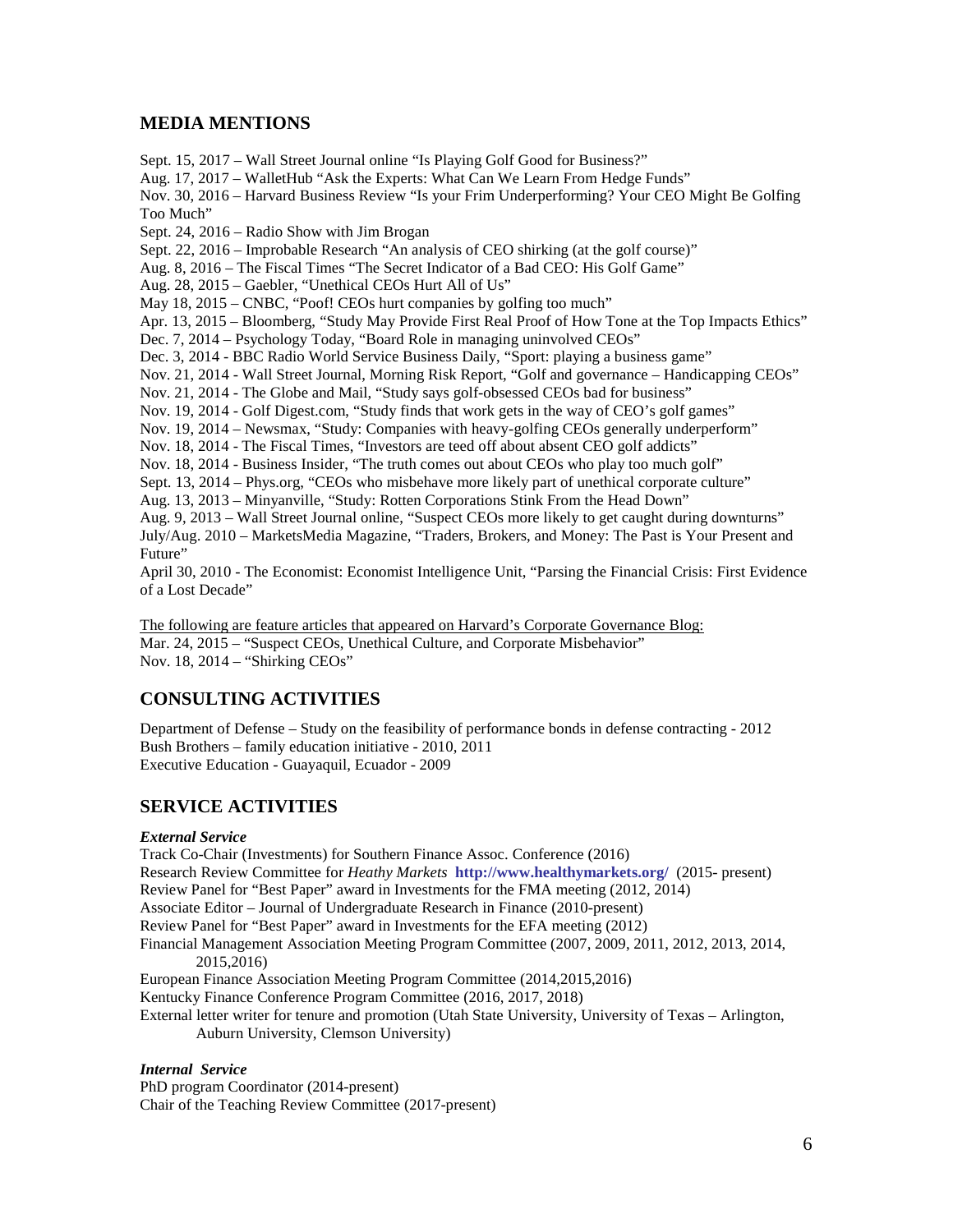PhD program Committee (2009-present) Co-Organizer (with Eric Kelley) of Smokey Mountain Finance Conference (2016, 2017) Faculty Search Committee NTT (2016) Review Committee for Supply Chain Management and Marketing (2016) Chair of the Dept. Strategic Mission Committee (2015-2016) Dean's Faculty Advisory Council (2012-2016) Masters Investment Learning Center Committee (2009-2017) University of Tennessee Faculty Senate (2013-2015) Coordinator for Seminar Speaker series (2011-2013) Peer Research Review Committee (2012) Faculty Search Committee (2010,2013,2014) Strategic Planning Committee (2010-2012) Library Liason (2008, 2009) Internationalization Committee (2008, 2009) Scholarship Committee (2006-2008) Research and Development Committee (2005, 2006) Undergraduate Programs Committee (2006- 2008) Chair of the Finance Dept. Curriculum Committee (2006- 2008)

# **REFEREE ACTIVITIES**

Review of Financial Studies Journal of Finance Journal of Financial and Quantitative Analysis Management Science Financial Management Review of Finance Journal of Financial Markets Journal of Empirical Finance Journal of Corporate Finance Journal of Banking and Finance Journal of Financial Markets Journal of Financial Research Journal of Money, Credit, and Banking The Financial Review Financial Research Letters International Review of Financial Analysis The Quarterly Review of Economics and Finance Hong Kong Research Grants Council

# **PHD STUDENT ADVISING**

| <b>Student</b>        | Area                  | <b>Role</b>      | <b>First Placement</b>       |
|-----------------------|-----------------------|------------------|------------------------------|
| Chelsea Chen          | Finance $(2018 \exp)$ | Committee Chair  |                              |
| Dallin Alldredge      | Finance $(2015)$      | Committee Chair  | Washington State Univ.       |
| Lee Biggerstaff       | Finance $(2014)$      | Committee Chair  | Miami Univ. (Ohio)           |
| Ryan Farley           | Finance $(2019 \exp)$ | Committee Member |                              |
| Peter Dixon           | Finance $(2018 \exp)$ | Committee Member |                              |
| Brian Blank           | Finance $(2016)$      | Committee Member | Mississippi State (visiting) |
| Syed Kamal            | Finance $(2016)$      | Committee Member | <b>Austin College</b>        |
| <b>Brandy Hopkins</b> | Finance $(2015)$      | Committee Member | Cal State San Bernardino     |
| Doug Ayers            | Accounting (2015)     | Committee Member | <b>Ball State</b>            |
| Mike McDonald         | Finance $(2014)$      | Committee Member | <b>Fairfield University</b>  |